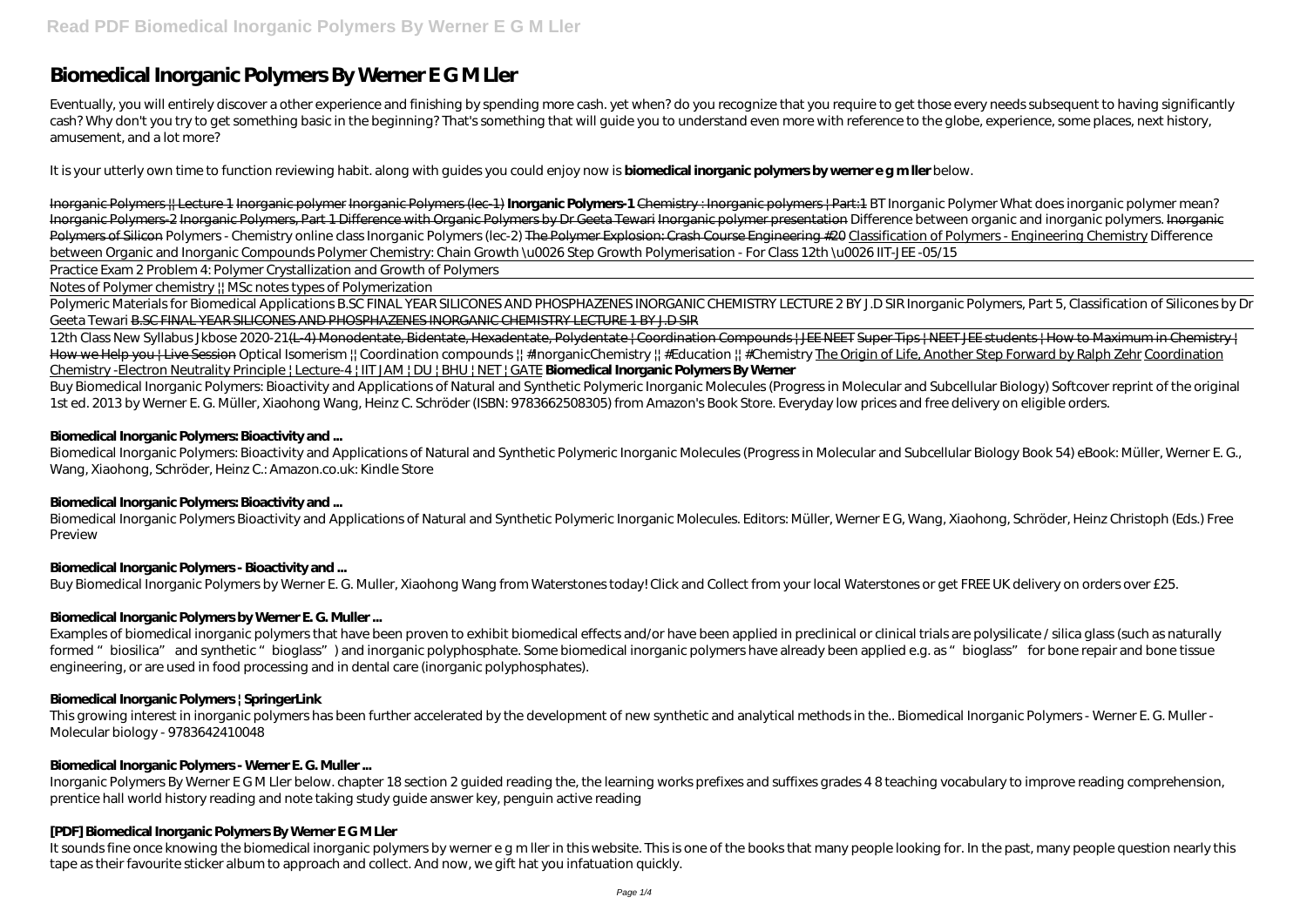## **Biomedical Inorganic Polymers By Werner E G M Ller**

Buy Biomedical Inorganic Polymers: Bioactivity and Applications of Natural and Synthetic Polymeric Inorganic Molecules by Muller, Werner E. G., Wang, Xiaohong, Schroeder, Heinz C. online on Amazon.ae at best prices. Fast and free shipping free returns cash on delivery available on eligible purchase.

#### **Biomedical Inorganic Polymers: Bioactivity and ...**

Biomedical Inorganic Polymers: Bioactivity and Applications of Natural and Synthetic Polymeric Inorganic Molecules: Muller, Werner E. G., Wang, Xiaohong, Schroeder ...

Biomedical Inorganic Polymers - Werner E. G. Muller (Hardcover) Bioactivity and Applications of Natural and Synthetic Polymeric Inorganic Molecules. Out of Stock. Price. R . 6,158. ... Examples for biomedical inorganic polymers that had been proven to exhibit biomedical effects and/or have been applied in preclinical or clinical trials are ...

#### **Biomedical Inorganic Polymers: Bioactivity and ...**

Biomedical Inorganic Polymers Bioactivity and Applications of Natural and Synthetic Polymeric Inorganic Molecules by Werner E. G. Müller and Publisher Springer. Save up to 80% by choosing the eTextbook option for ISBN: 9783642410048, 3642410049. The print version of this textbook is ISBN: 9783642410048, 3642410049.

#### **Biomedical Inorganic Polymers | 9783642410048 ...**

In recent years, inorganic polymers have attracted much attention in nano-biomedicine, in particular in the area of regenerative medicine and drug delivery. This growing interest in inorganic polymers has been further accelerated by the development of new synthetic and analytical methods in the field of nanotechnology and nanochemistry. Examples for biomedical inorganic polymers that had been proven to exhibit biomedical effects and/or have been applied in preclinical or clinical trials are polysilicate / silica glass (such as naturally formed " biosilica" and synthetic " bioglass") and inorganic polyphosphate. Some members of the mentioned biomedical inorganic polymers have already been applied e.g. as "bioglass" for bone repair and bone tissue engineering, or they are used in food processing and in dental care (inorganic polyphosphates). However, there are a number of further biological and medicinal properties of these polymers, which have been elucidated in the last few years but not yet been applied for treatment of humans. In addition to polysilicates and polyphosphate, there are a series of other inorganic polymers including polyarsenate and polyvanadate, whose biological / biomedical properties have been only marginally studied so far. Moreover, the combined application of inorganic polymers and organic polymeric molecules (formation of organic-inorganic hybrid materials) provides a variety of new materials with novel property combinations and diverse applications in nanomedicine. The planned book summarizes the present state of knowledge on a large group of inorganic polymers that had hitherto been mainly considered with regard to their chemistry but not comprehensively reviewed with respect to their potential biomedical applications.

#### **Biomedical Inorganic Polymers - Werner E. G. Muller ...**

Biomedical Inorganic Polymers: Bioactivity and Applications of Natural and Synthetic Polymeric Inorganic Molecules: Muller, Werner E G, Wang Pro, Xiaohong, Schroder, Heinz C: Amazon.nl

#### **Biomedical Inorganic Polymers: Bioactivity and ...**

Online retailer of specialist medical books, we also stock books focusing on veterinary medicine. Order your resources today from Wisepress, your medical bookshop

#### **9783642410031 - Biomedical Inorganic Polymers**

Biomedical Inorganic Polymers by Werner E. G. Müller, 9783642410031, available at Book Depository with free delivery worldwide.

#### **Biomedical Inorganic Polymers : Werner E. G. Müller ...**

Examples of biomedical inorganic polymers that have been proven to exhibit biomedical effects and/or have been applied in preclinical or clinical trials are polysilicate / silica glass (such as naturally formed "biosilica" and synthetic "bioglass") and inorganic polyphosphate. Some biomedical inorganic polymers have already been applied e.g. as "bioglass" for bone repair and bone tissue engineering, or are used in food processing and in dental care (inorganic polyphosphates).

This volume focuses on the biomedical aspects of inorganic polyphosphates, a family of unique bio-inorganic polymers. In recent years, great advances have been made in understanding the development, metabolism, and physiological role of inorganic polyphosphates. These energy-rich polymers, which consist of long chains of phosphate units, are evolutionary old molecules. The acidocalcisomes, conserved organelles from bacteria to humans, as well as the mitochondria play a central role in polyphosphate production and storage. Polyphosphates have been assigned multiple functions, some of which are closely related to medically important processes, such as blood coagulation and fibrinolysis, energy metabolism, cell cycle regulation, apoptosis, chaperon function, microvascularization, stress response, neurodegeneration and aging. The development of bioinspired polyphosphate particles, in combination with suitable hydrogel-forming polymers enabled the development of new strategies in regenerative medicine, in particular for hard and soft tissue repair, but also in drug delivery and antimicrobial defense. This book not only highlights the basic research in this area, but also discusses possible applications. Therefore, it appeals to scientists working in cell biology, biochemistry, and biomedicine and practicioners alike.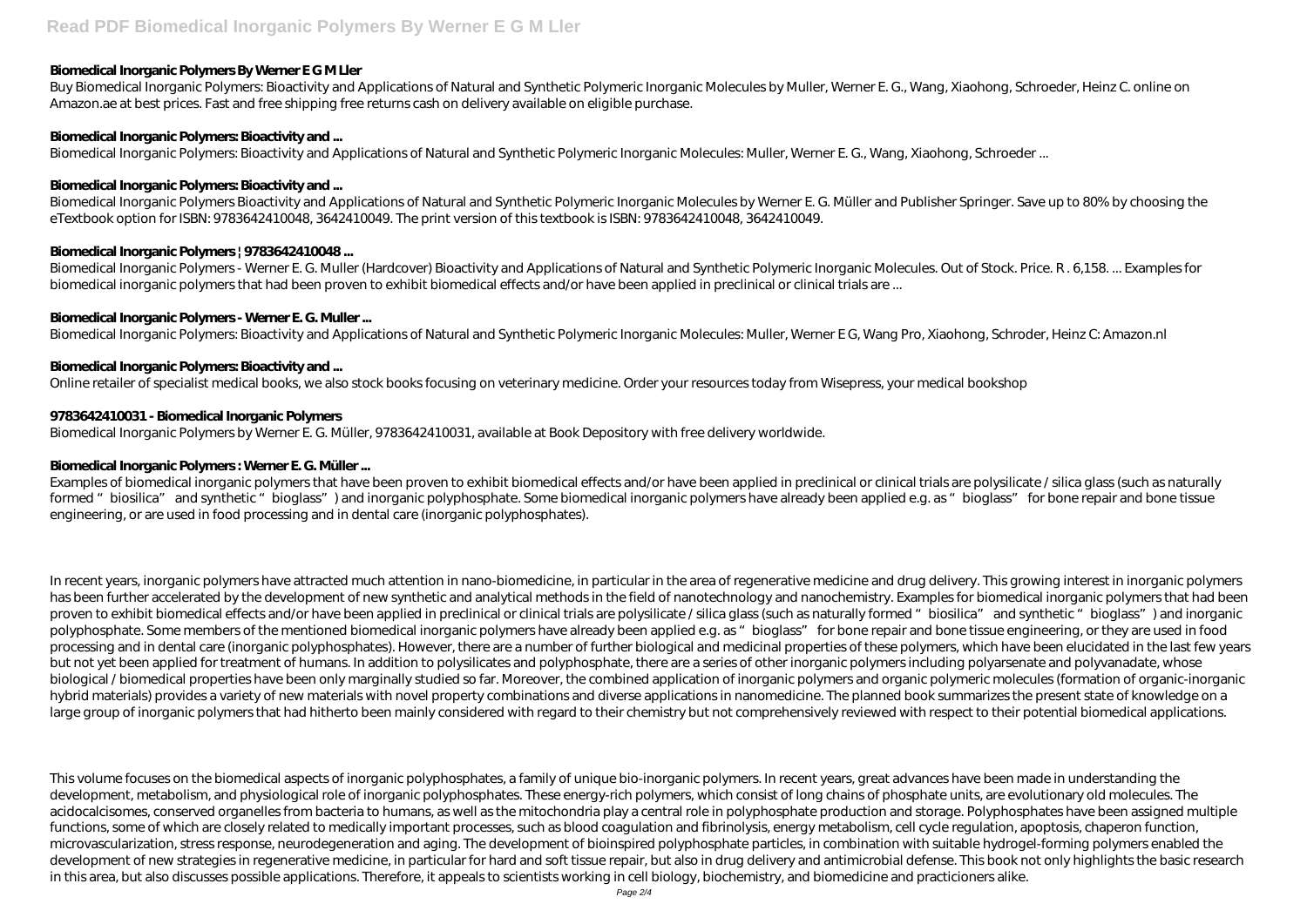This volume focuses on the biomedical aspects of inorganic polyphosphates, a family of unique bio-inorganic polymers. In recent years, great advances have been made in understanding the development, metabolism, and physiological role of inorganic polyphosphates. These energy-rich polymers, which consist of long chains of phosphate units, are evolutionary old molecules. The acidocalcisomes, conserved organelles from bacteria to humans, as well as the mitochondria play a central role in polyphosphate production and storage. Polyphosphates have been assigned multiple functions, some of which are closely related to medically important processes, such as blood coagulation and fibrinolysis, energy metabolism, cell cycle regulation, apoptosis, chaperon function, microvascularization, stress response, neurodegeneration and aging. The development of bioinspired polyphosphate particles, in combination with suitable hydrogel-forming polymers enabled the development of new strategies in regenerative medicine, in particular for hard and soft tissue repair, but also in drug delivery and antimicrobial defense. This book not only highlights the basic research in this area, but also discusses possible applications. Therefore, it appeals to scientists working in cell biology, biochemistry, and biomedicine and practicioners alike.

The Concise Encyclopedia of Biomedical Polymers and Polymeric Biomaterials presents new and selected content from the 11-volume Biomedical Polymers and Polymeric Biomaterials Encyclopedia. The carefully culled content includes groundbreaking work from the earlier published work as well as exclusive online material added since its publication in print. A diverse and global team of renowned scientists provide cutting edge information concerning polymers and polymeric biomaterials. Acknowledging the evolving nature of the field, the encyclopedia also features newly added content in areas such as tissue engineering, tissue repair and reconstruction, and biomimetic materials.

This book describes the discovery of molecules from unexploited extreme marine environments, and presents new approaches in marine genomics. It combines the current state of knowledge in marine genomics and advanced natural products' chemistry to pursue the sustainable production of novel secondary metabolites (lead compounds), as well as pharmacologically active peptides/proteins, with antimicrobial, neuroprotective, anti-osteoporotic, anti-protozoan/anti-plasmodial, anti-ageing and immune-modulating effects. Further, it employs molecular-biology-based approaches and advanced chemical techniques to obtain and to select candidate compounds for pre-clinical and clinical studies.

Metal–organic frameworks are among the most promising novel materials. The concept of MOFs was first introduced in 1990. They were actually initially used in catalysis, gas separation, membranes, electrochemical sensors. Later on, they were introduced as SPE sorbents for PAHs (Polycyclic Aromatic Hydrocarbons) in environmental water samples, then the range expanded to the field of analytical chemistry, both in chromatographic separation and sample preparation, with great success in, e.g., SPE and SPME (Solid Phase Mico-extraction). Since then, the number of analytical applications implementing MOFs as sorbents in sorptive sample preparation approaches is increasing. his is reinforced by the fact that, at least theoretically, an infinite number of structures can be designed and synthesized, thus making tuneability one of the most unique characteristics of MOF materials. Moreover, they have been designed in various shapes, such as columns, fibers, and films, so that they can meet more analytical challenges with improved analytical features. Their exceptional properties attracted the interest of analytical chemists who have taken advantage of the unique structures and properties and have already introduced them in several sample pretreatment techniques, such as solid phase extraction, dispersive SPE, magnetic solid phase extraction, solid phase microextraction, stir bar sorptive extraction, etc.

Inorganic materials have been used for biomedical applications since many decades. They have been utilized successfully because of easy and economic methods for bulk preparation and industrial manufacturing. Surface modifications significantly improve the success of these materials and enable us to exploit their application in many innovative fields such as tissue engineering, dentistry, nanocarriers for drugs, medical diagnosis and antifouling technologies. This e-book provides comprehensive information on technologies for development and characterization of successful functionalized materials for biomedical applications relevant to surface modification. It is a suitable reference for advanced students and researchers interested in biomaterials science and medical applications of inorganic substances.

Non-covalent interactions, which are the heart of supramolecular chemistry are also the basis of most important functions of living systems. The ability to apply supramolecular chemistry principles to the life sciences, such as designing synthetic host compounds to selectively interact within biological targets, has gained wide appeal due the vast number of potential applications. Supramolecular Systems for Biomedical Fields provides in sixteen chapters a comprehensive overview of these applications. Each chapter covers a specific topic and is written by internationally renowned experts in that area. Sensing of bioactive inorganic ions and organic substrates is the focus of several contributions, as well as interactions with proteins and nucleic acids. Specific chapters are devoted to cyclodextrins, calixarenes and cucurbiturils as most frequently used receptors, including applications such as drug delivery and protection, gene transfer and others. Other chapters address the use of combinatorial libraries, molecular imprinting techniques, enzyme assays, supramolecular gels, bioimaging, drug activation, photodynamic therapy, and antitumour metal complexes. This timely publication will appeal to graduate students and researchers from chemical, pharmaceutical, biological, and medicinal fields interested in the supramolecular chemistry of biological systems and their practical potentials.

This volume focuses on the biomedical aspects of inorganic polyphosphates, a family of unique bio-inorganic polymers. In recent years, great advances have been made in understanding the development, metabolism, and physiological role of inorganic polyphosphates. These energy-rich polymers, which consist of long chains of phosphate units, are evolutionary old molecules. The acidocalcisomes, conserved organelles from bacteria to humans, as well as the mitochondria play a central role in polyphosphate production and storage. Polyphosphates have been assigned multiple functions, some of which are closely related to medically important processes, such as blood coagulation and fibrinolysis, energy metabolism, cell cycle regulation, apoptosis, chaperon function, microvascularization, stress response, neurodegeneration and aging. The development of bioinspired polyphosphate particles, in combination with suitable hydrogel-forming polymers enabled the development of new strategies in regenerative medicine, in particular for hard and soft tissue repair, but also in drug delivery and antimicrobial defense. This book not only highlights the basic research in this area, but also discusses possible applications. Therefore, it appeals to scientists working in cell biology, biochemistry, and biomedicine and practicioners alike.